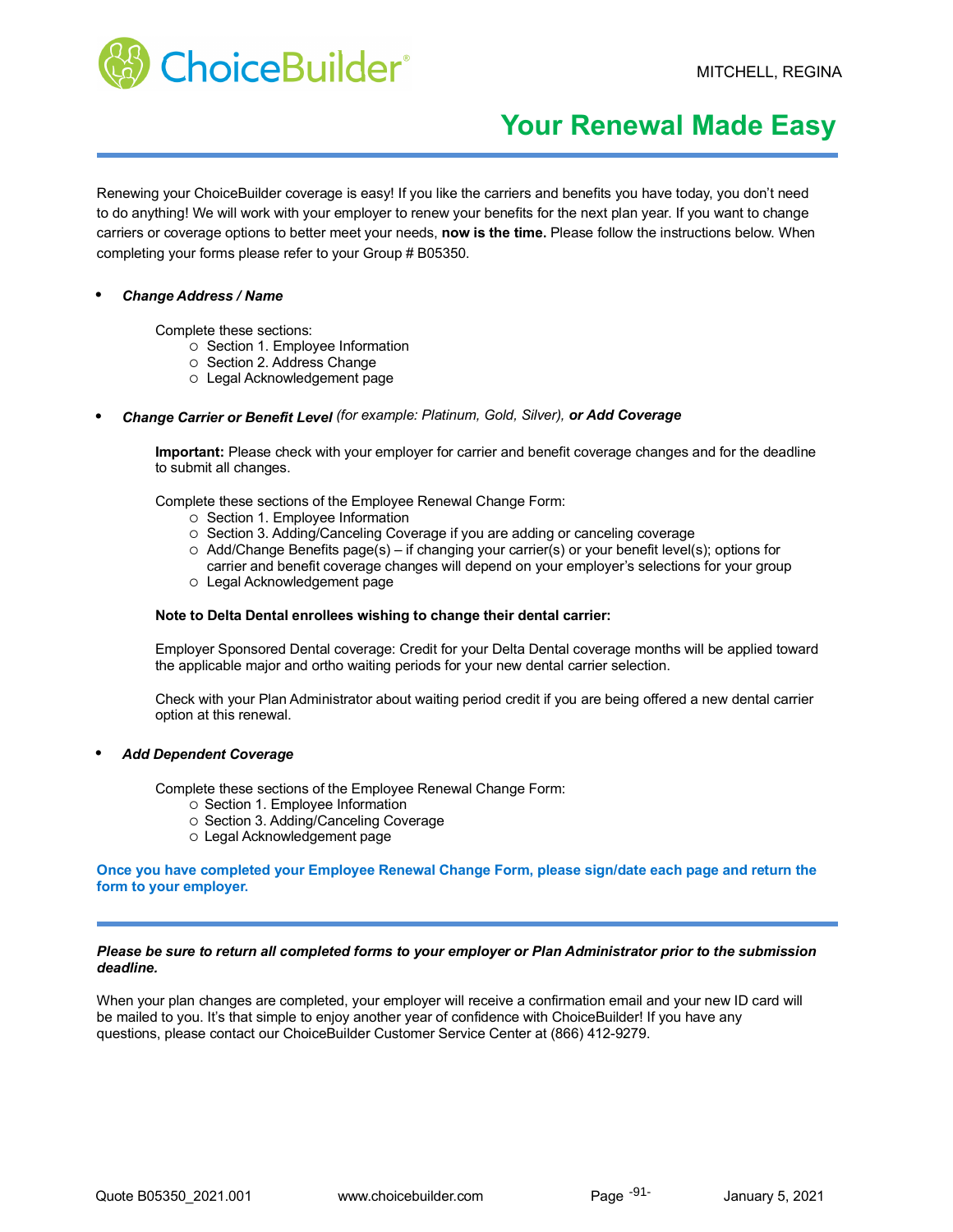### **Employee Renewal Enrollment Worksheet - Voluntary Dental**

**Wireless Watchdogs** Quote #: **B05350\_2021.001** Employer Zip Code: 90301

**Regina Mitchell** Residence Zip Code: **90044** Effective Date: **4/1/2021**

| All DHMO Dental benefits are covered In-Network only.              |                             |                             |                    |  |  |
|--------------------------------------------------------------------|-----------------------------|-----------------------------|--------------------|--|--|
| DeltaCare <sup>®</sup> USA                                         | <b>HMO</b><br><b>Bronze</b> | <b>HMO</b><br><b>Silver</b> | <b>HMO</b><br>Gold |  |  |
| <b>Exams and Diagnostics</b>                                       |                             |                             |                    |  |  |
| <b>Annual Maximum</b>                                              | None                        | None                        | None               |  |  |
| <b>Annual Deductible</b>                                           | None                        | None                        | None               |  |  |
| <b>Initial Oral Exam</b>                                           | 100%                        | 100%                        | 100%               |  |  |
| Periodic Oral Exam                                                 | 100%                        | 100%                        | 100%               |  |  |
| <b>Teeth Cleaning</b>                                              | 100%                        | 100%                        | 100%               |  |  |
| Bite Wing X-Ray                                                    | 100%                        | 100%                        | 100%               |  |  |
| <b>Restorative</b>                                                 |                             |                             |                    |  |  |
| Cavities-Amalgam, 1 Surface                                        | 100%                        | \$5                         | 100%               |  |  |
| Cavities-Amalgam, 2 Surfaces                                       | 100%                        | \$10                        | 100%               |  |  |
| <b>Crowns</b>                                                      |                             |                             |                    |  |  |
| Porcelain-Base Metal (posterior)                                   | \$410                       | \$195                       | \$140              |  |  |
| <b>Full Cast Noble Metal</b>                                       | \$465                       | \$200                       | \$150              |  |  |
|                                                                    |                             |                             |                    |  |  |
| <b>Periodontics</b>                                                |                             |                             |                    |  |  |
| Gingivectomy-Per Tooth                                             | \$50                        | \$80                        | \$80               |  |  |
| Periodontal Scaling and Root Planing                               | \$40                        | \$30                        | \$20               |  |  |
| (quadrant)                                                         |                             |                             |                    |  |  |
| <b>Endodontics</b>                                                 |                             |                             |                    |  |  |
| <b>Single Root Canal</b>                                           | \$110                       | \$85                        | \$55               |  |  |
| <b>Bi-Root Canal</b>                                               | \$195                       | \$150                       | \$120              |  |  |
| <b>Molar Root Canal</b>                                            | \$245                       | \$280                       | \$250              |  |  |
|                                                                    |                             |                             |                    |  |  |
| <b>Waiting Periods</b>                                             | None                        | None                        | None               |  |  |
| <b>Oral Surgery</b>                                                |                             |                             |                    |  |  |
| Removal of Uncomplicated Single                                    | \$45                        | \$5                         | 100%               |  |  |
| <b>Tooth</b>                                                       |                             |                             |                    |  |  |
| Removal of Impacted Tooth - Partially                              | \$65                        | \$75                        | \$70               |  |  |
| Bony                                                               |                             |                             |                    |  |  |
| Removal of Impacted Tooth -                                        | \$80                        | \$95                        | \$90               |  |  |
| <b>Completely Bony</b>                                             |                             |                             |                    |  |  |
| <b>Orthodontics</b>                                                |                             |                             |                    |  |  |
| Children (maximum age 18)                                          | \$2,100                     | \$1,700                     | \$1,700            |  |  |
| Adult                                                              | \$2,250                     | \$1,900                     | \$1,900            |  |  |
| <b>Prosthodontics</b>                                              |                             |                             |                    |  |  |
| <b>Complete Upper or Lower Denture</b>                             | \$510                       | \$215                       | \$145              |  |  |
| Partial Upper or Lower Denture                                     | \$535                       | \$180                       | \$120              |  |  |
| Note: Conove ligted are for convices performed by general dentista |                             |                             |                    |  |  |

Note: Copays listed are for services performed by general dentists.

Please consult the EOC for specialist copays.

#### **The optional benefits listed below are being offered to you on a voluntary basis. Your employer is not required to make any premium contribution. If you choose to enroll, the premiums displayed will be your actual cost.**

| <b>Carrier - Plan</b> | <b>Plan Type</b> | These are your costs per pay period based on (12) paychecks per year |         |                            |                            |
|-----------------------|------------------|----------------------------------------------------------------------|---------|----------------------------|----------------------------|
|                       |                  | <b>Additional Cost for</b>                                           |         | <b>Additional Cost for</b> | <b>Additional Cost for</b> |
| DeltaCare® USA        |                  | <b>Employee Only</b>                                                 | Spouse  | Child(ren)                 | <b>Family</b>              |
| <b>Bronze</b>         | <b>HMO</b>       | \$12.86                                                              | 9.27    | \$9.40                     | \$19.23                    |
| Silver                | <b>HMO</b>       | \$19.78                                                              | \$14.27 | \$14.47                    | 29.59                      |
| Gold                  | <b>HMO</b>       | \$22.58                                                              | 16.25   | 16.53                      | \$33.77                    |

We assume no liability for rate or benefit discrepancies.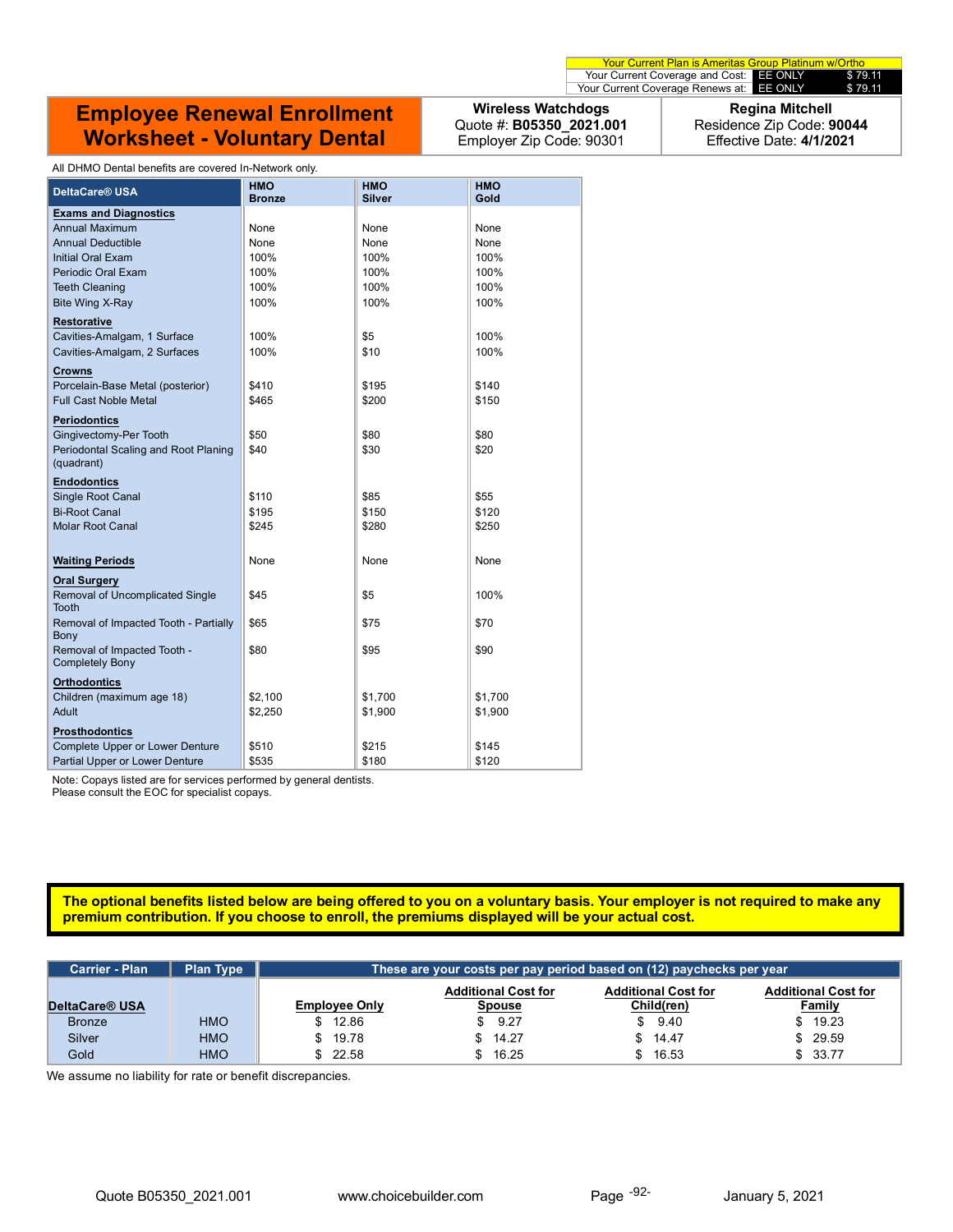## **Employee Renewal Enrollment Worksheet - Voluntary Dental**

**Wireless Watchdogs** Quote #: **B05350\_2021.001** Employer Zip Code: 90301

**Regina Mitchell** Residence Zip Code: **90044** Effective Date: **4/1/2021**

| <b>Ameritas Group</b>                    | <b>PPO</b><br>Silver | <b>PPO</b><br>Gold | <b>PPO</b><br><b>Platinum</b> |
|------------------------------------------|----------------------|--------------------|-------------------------------|
| <b>In-Network</b>                        |                      |                    |                               |
| Annual Maximum                           | \$1,100              | \$1,600            | \$2,100                       |
| <b>Annual Deductible</b>                 | \$50                 | \$50               | \$50                          |
| <b>Preventive Care</b>                   | Ded Waived           | Ded Waived         | Ded. Waived                   |
| Preventive                               | 100%                 | 100%               | 100%                          |
| <b>Basic</b>                             | 80%                  | 80%①               | 75%                           |
| Major                                    | 50%                  | 50%                | 75%                           |
| Endo & Periodontics                      | 50%                  | $80\%$ (2)         | 75%                           |
| Restorative                              | See EOC              | See EOC            | See EOC                       |
| <b>Waiting Period Basic</b>              | None                 | None               | None                          |
| <b>Waiting Period Major</b>              | None                 | None               | None                          |
| Orthodontia Adult                        | Not Available        | Not Available      | Not Available                 |
| Orthodontia Children (maximum age        | $50\%$               | $50\%$             | $50\%$                        |
| 18)                                      |                      |                    |                               |
| <b>Waiting Period Ortho</b>              | 12 Months            | 12 Months          | 12 Months                     |
|                                          |                      |                    |                               |
| <b>Out-of-Network</b>                    |                      |                    |                               |
| Annual Maximum                           | \$1,100              | \$1,600            | \$2,100                       |
| <b>Annual Deductible</b>                 | \$50                 | \$50               | \$100                         |
| <b>Preventive Care</b>                   | Ded. Applies         | Ded. Applies       | Ded. Waived                   |
| Preventive                               | 80%                  | 100%               | 100%                          |
| <b>Basic</b>                             | 80%                  | 80%                | 75%                           |
| Major                                    | 50%                  | 50%                | 75%                           |
| Endo & Periodontics                      | 50%                  | 80%                | 75%                           |
| Restorative                              | See EOC              | See EOC            | See EOC                       |
| <b>Waiting Period Basic</b>              | None                 | None               | None                          |
| <b>Waiting Period Major</b>              | None                 | None               | None                          |
| Orthodontia Adult                        | Not Available        | Not Available      | Not Available                 |
| Orthodontia Children (maximum age<br>18) | 50%3                 | 50%3               | 50%3                          |
| <b>Waiting Period Ortho</b>              | 12 Months            | 12 Months          | 12 Months                     |
| <b>Dental Rewards</b>                    |                      |                    |                               |
| <b>Carry Over Amount</b>                 | \$250                | \$250              | \$400                         |
| <b>PPO Bonus</b>                         | \$100                | \$100              | \$200                         |
| <b>Benefit Threshold</b>                 | \$500                | \$500              | \$750                         |
| Maximum Carry Over Amount                | \$1,000              | \$1,000            | \$1,200                       |

 $0$  Benefits increase by visiting your provider each year (see EOC for details).

 $\degree$  Benefits increase by visiting your provider each year (see EOC for details).

<sup>3</sup> Coinsurance with a lifetime maximum of \$1,000.

#### **The optional benefits listed below are being offered to you on a voluntary basis. Your employer is not required to make any premium contribution. If you choose to enroll, the premiums displayed will be your actual cost.**

| <b>Carrier - Plan</b> | <b>Plan Type</b> | These are your costs per pay period based on (12) pa <u>ychecks per year </u> '        |          |            |               |
|-----------------------|------------------|----------------------------------------------------------------------------------------|----------|------------|---------------|
|                       |                  | <b>Additional Cost for</b><br><b>Additional Cost for</b><br><b>Additional Cost for</b> |          |            |               |
| <b>Ameritas Group</b> |                  | <b>Employee Only</b>                                                                   | Spouse   | Child(ren) | <b>Family</b> |
| Silver                | <b>PPO</b>       | \$58.75                                                                                | \$58.59  | \$ 89.95   | \$148.55      |
| Gold                  | <b>PPO</b>       | \$68.56                                                                                | \$68.71  | \$101.67   | \$170.23      |
| Platinum              | <b>PPO</b>       | 79.11                                                                                  | \$ 79.25 | \$117.20   | \$195.72      |

We assume no liability for rate or benefit discrepancies.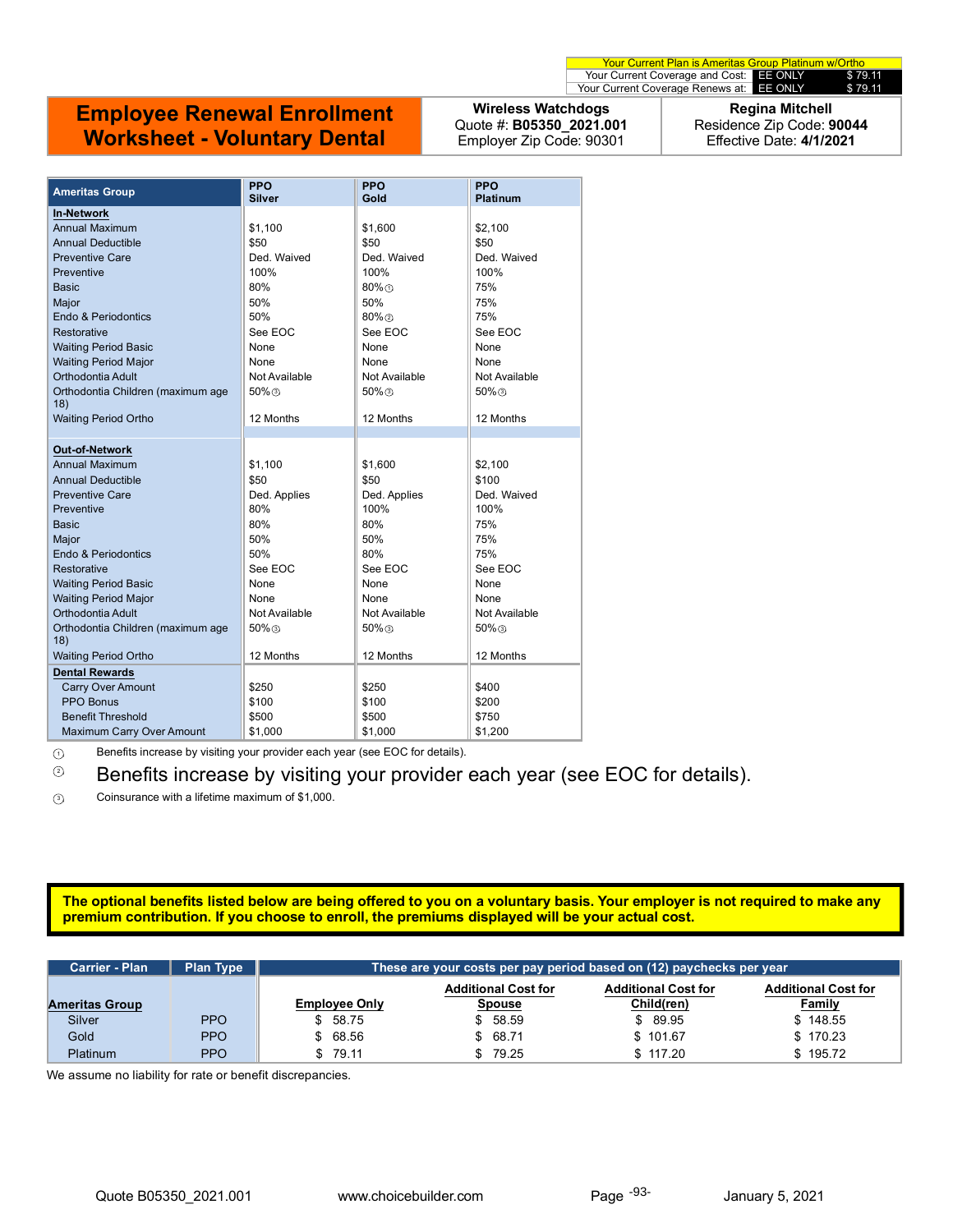# **Wireless Watchdogs**

## **Employee Renewal Enrollment Worksheet - Voluntary Vision**

Quote #: **B05350\_2021.001** Employer Zip Code: 90301

#### Your Current Coverage Renews at: N/A \$ 0.00 **Regina Mitchell**

Your Current Plan is N/A Your Current Coverage and Cost: N/A \$ 0.00

Residence Zip Code: **90044** Effective Date: **4/1/2021**

| <b>VSP</b>                 | <b>Gold</b>       | <b>Platinum</b>   |
|----------------------------|-------------------|-------------------|
|                            | <b>In-Network</b> | <b>In-Network</b> |
| Eye Examination            | \$10 Copay        | \$10 Copay        |
| <b>Frames</b>              | \$180 Allowance   | \$180 Allowance   |
| <b>Standard Lenses</b>     |                   |                   |
| Single vision              | \$25 Copay        | \$25 Copay        |
| <b>Lined Bifocal</b>       | \$25 Copay        | \$25 Copay        |
| <b>Lined Trifocal</b>      | \$25 Copay        | \$25 Copay        |
| <b>Contact Lenses</b>      | \$150 Allowance   | \$150 Allowance   |
| <b>Frequency in Months</b> |                   |                   |
| Exam / Lenses / Frames     | 12/12/24          | 12/12/12          |
|                            | Out-of-Network    | Out-of-Network    |
| Eye Examination            | Up to $$45$       | Up to $$45$       |
| <b>Frames</b>              | Up to \$70        | Up to $$70$       |
| <b>Standard Lenses</b>     |                   |                   |
| Single vision              | Up to $$30$       | Up to $$30$       |
| <b>Lined Bifocal</b>       | Up to \$50        | Up to $$50$       |
| <b>Lined Trifocal</b>      | Up to \$65        | Up to \$65        |
| <b>Contact Lenses</b>      | Up to \$105       | Up to \$105       |
| <b>Frequency in Months</b> |                   |                   |
| Exam / Lenses / Frames     | 12/12/24          | 12/12/12          |
|                            |                   |                   |

**The optional benefits listed below are being offered to you on a voluntary basis. Your employer is not required to make any premium contribution. If you choose to enroll, the premiums displayed will be your actual cost.**

| l Carrier - Plans | These are your costs per pay period based on (12) paychecks per year \, |                                                  |                                                           |  |
|-------------------|-------------------------------------------------------------------------|--------------------------------------------------|-----------------------------------------------------------|--|
| <u>VSP</u>        | <b>Employee Only</b>                                                    | <b>Additional Cost for 1</b><br><b>Dependent</b> | <b>Additional Cost for 2 Or More</b><br><b>Dependents</b> |  |
| Gold              | \$8.80                                                                  | \$8.51                                           | \$19.09                                                   |  |
| <b>Platinum</b>   | \$10.73                                                                 | \$10.43                                          | \$23.33                                                   |  |